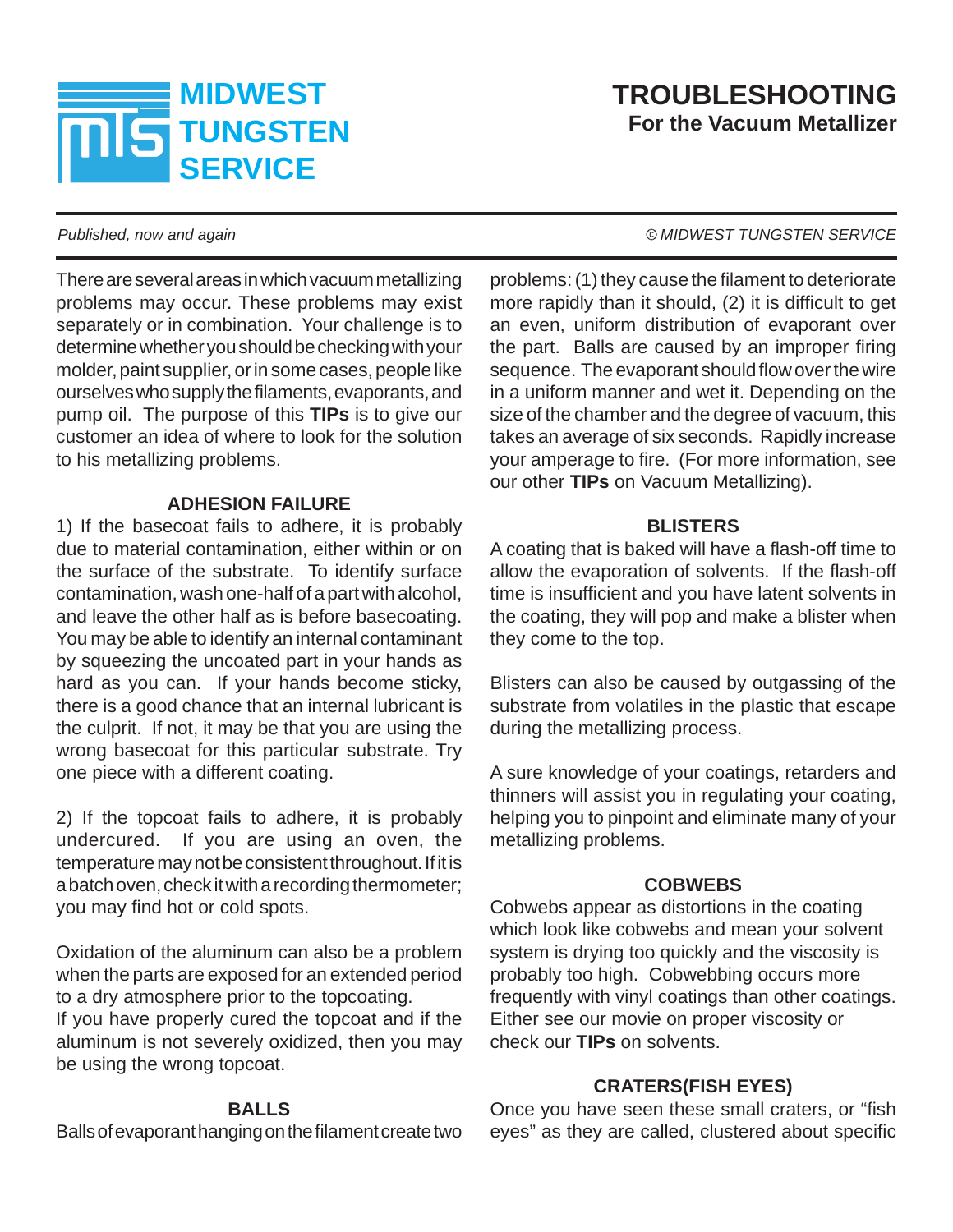areas, you will always remember them. These are caused by silicones either on the part or airborne. See our **TIPs** on silicones and remember they should not be anywhere near the molding machine or the spray department. Silicones cannot be removed with elbow grease or chemicals. You may achieve a partial success in removing silicones by washing the parts thoroughly with a household detergent and then washing with solvents that will not harm the plastic.

#### **CRAZE**

Crazing is a cracking in the coating that is reminiscent of the cracking found in a ceramic glaze. Possible causes are:

1) The solvent system is too strong.

2) The coating is too heavy on the parts; in this case you should reduce your coating further.

3) More flash-off time is required.

4) Reground material was used in the molding.

#### **CURE, SLOW**

If the cure is too slow, the coating will not set up and will remain sticky. If you are using an oven, you may have a lack of air going into the oven, or you may have cold/hot spots in your oven.

If a coating uses a catalyst, there is a possibility that your catalyst is old and of no value, or insufficient catalyst was used when mixing the coating.

# **SPLAY**

Splay is the pattern of cracked lines on the parts after topcoating; splay is deeper than craze. This can be caused by water in the molding powder, in which case the splay looks like a comet. Another cause of splay is a solvent attacking the material, resulting in the lines popping up.

#### **DARK SHOT**

We call any part which has a blue, gold, straw or black appearance after vacuum metallizing a "dark shot." On occasion this will show up after the part has been topcoated. The dark shot is the most common cause of rejects. Possible causes of dark shots are:

1) Outgassing of the substrate.

2) A leak in the vacuum system.

3) Broken filaments in the metallizer.

4) The basecoat is not completely cured and solvents are still escaping.

5) The racks and fixtures are heavily coated and require cleaning.

6) The coating itself is outgassing. Check to be sure you are using the proper coating.

7) Occasionally parts will be too close to the filaments and receive a burn that can be a straw color. Keep your parts at least a hand-span away from the filament.

8) You may be pumping down too long and too low. This may cause outgassing on some of the jigs or fixtures, or even substrates, that would not normally out-gas when you are down to standard pressures. Remember, there is such a thing as pumping down too far. We've even seen metallizers pump down far enough to cause portholes to leak.

9) You are firing at a pressure higher than you believe you are. A bad vacuum gauge may be at fault.

10) The diffusion pump can be giving you poor results because the oil needs changing.

11) A leak may exist in the system. When a leak in the system shows up as a black area, you can figure that the cause is pump oil if the burn is in the back of the chamber. Or, if the burn is in the front of the chamber, the cause is a door or porthole leak. If it is in the front of the chamber, there is a possibility that you have oil coming off the rotating gears.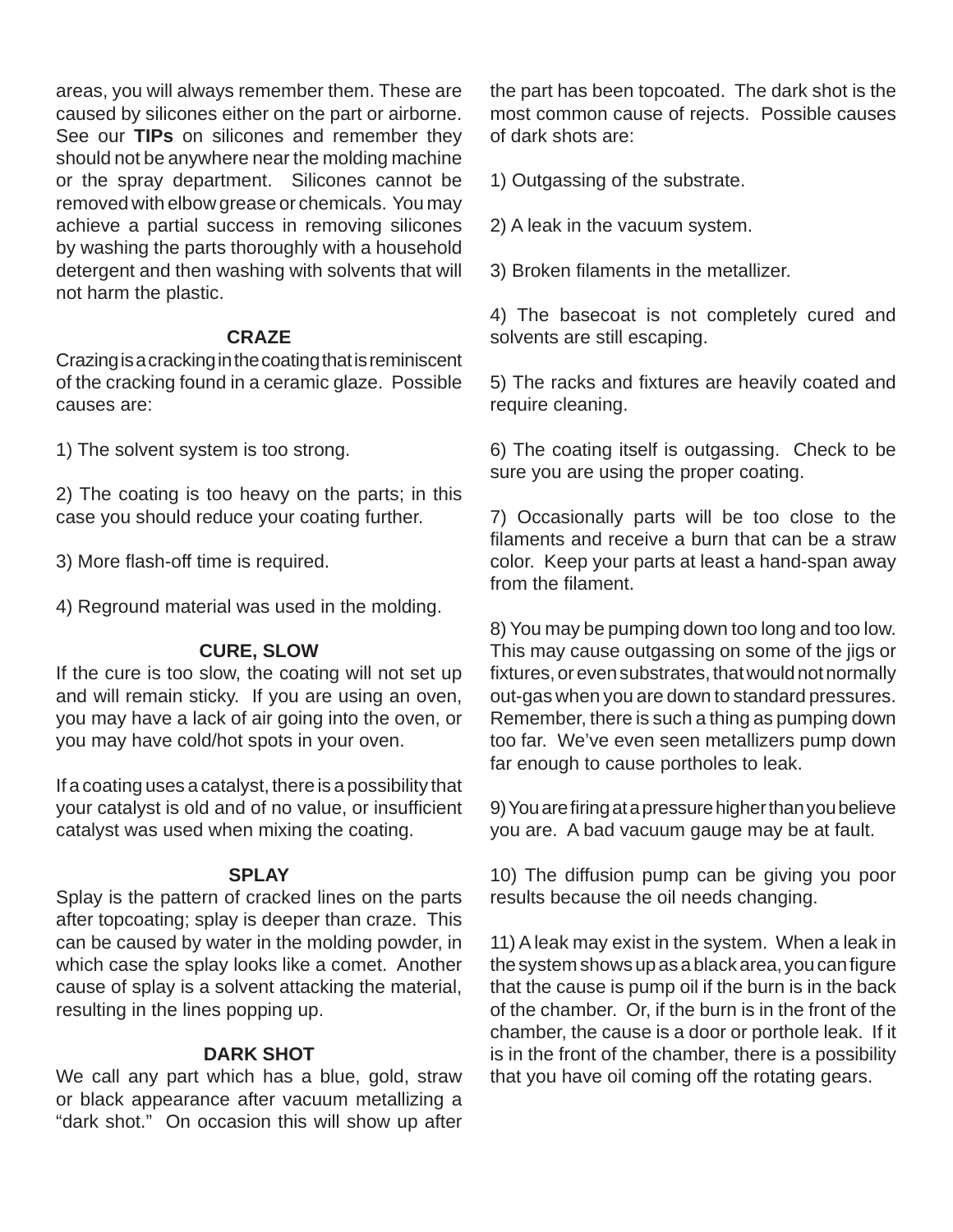#### **DIRT**

Dirt comes from many places. This is one of the reasons that the metallizing department should be sealed off. The floors are sealed, the walls are sealed, and fresh cardboard is not allowed into the department. Other causes are:

1) Dirt in the air lines. You should have in-line filters.

2) The exhaust in the spray booth may be so powerful that it is acting like a vacuum cleaner sucking the dirt from the area into the spray booth.

3) The coating itself could have fine particles of dirt in it. The coating is not always as clear as you would like; it should always be filtered before it goes into the pressure pot.

4) You may have dirty filters in your make-up air for the area.

#### **DULLNESS**

1) Lack of basecoat or too thin a basecoat can cause dullness. The function of the basecoat is both adhesion and brilliance.

2) Chlorinated solvents may be in the area. This is one reason to keep the cleaning of the metal away from the coating of the plastic.

3) The wrong solvent, or too strong a solvent, can attack the substrate and give you dullness.

4) There is also the possibility that you have a substrate which is variegated. For example, a glassfilled or talc-filled part may have resin-starved areas and filler-starved areas which will show up dull.

#### **STRESS LINE**

Stress is, in a manner, related to splay, except the mark will always be in the same place. Stress is a molding problem. Anti-stress solvents can be used, or the part can be annealed or normalized prior to finishing.

#### **IRIDESCENCE**

Rainbow iridescence is most frequently caused by

a shift in the coatings; that is, the basecoat or the topcoat will move physically. This gives a prismatic effect. Possible causes are:

1) The topcoat was cured at a temperature equal to, or higher than, the basecoat. Check your oven for hot or cold spots and/or timing.

2) The make-up air or circulation in the oven was shut off.

3) The basecoat may have been very light and the topcoat very heavy.

4) The part may have been distorted as it was cured at a higher temperature than the softening point of the material.

5) Newton fringe is often confused with a prismatic iridescence. Here, however, the colors are not in the normal spectral rainbow pattern. Newton fringe colors are random and look more washed out than pure spectral colors. Generally speaking, rainbow iridescence is a coating problem and Newton fringe is an evaporant problem caused, for example, by too thin an aluminum shot.

#### **SAGS**

If you are using a spray gun, sags may form from holding the gun too close to the part. It may be you have the wrong coating, but usually the gun is held too long and too close to the area (see our movie on spraying). There is also a possibility that if you're in a cold climate and your materials are exposed to the cold, the paint thinned out as it reached room temperature, thereby changing its viscosity. Always allow materials to reach room temperature before mixing.

#### **SHADOWS**

The evaporant actually lays in small platelets on the part. When these platelets lay flat, they give the parts a reflective brilliance. This is especially true in the case of aluminum and copper. If the evaporant strikes a vertical wall and has no chance to lay flat, it produces what we call "swords and sabers" The platelets now stand on end and the